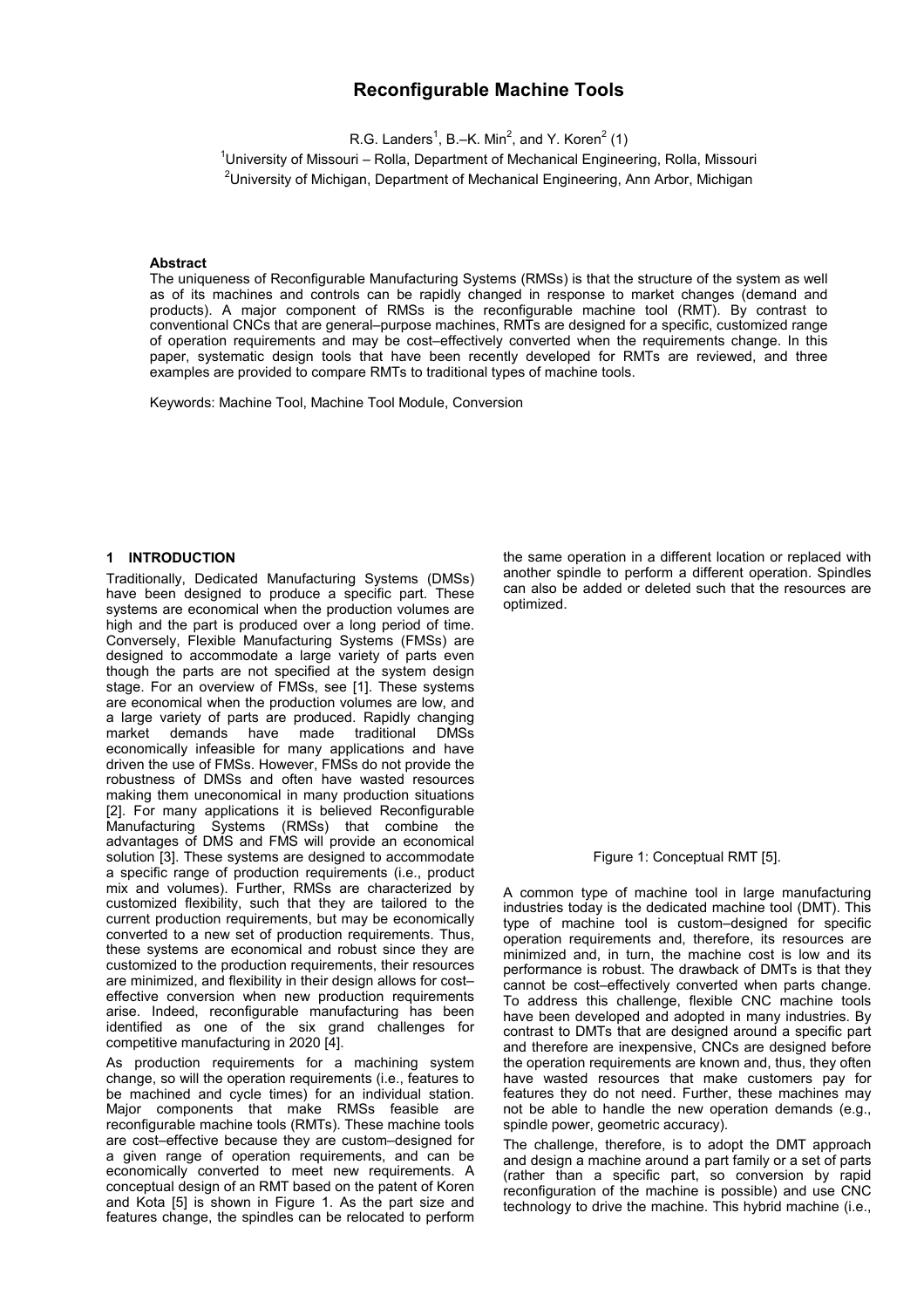the RMT), therefore, has a customized flexibility that makes it less expensive than general–purpose CNCs [6]. These novel machine tools are discussed in detail throughout this paper. One characteristic of RMTs is modularity: both in the mechanical structure and in the controller. Modular machine tools (MMTs) are being produced in industry with varying degrees of modularity. At the machine level, several companies (e.g., Lamb, Cellular Concepts, Heller, and Mazak) add and delete standard units (e.g., three perpendicular axes of motion with one cutting tool) to a line as needed. Special modular units have been developed expressly for the Russian automotive industry [7]. The concept of modular units for manufacturing equipment is also briefly discussed in the context of concurrent product and production system design [8].

Garro and Martin [9] provided an overview of the modular design of a machine tool including interactions with the environment (e.g., operators and other machines) and the determination of control modules. Zatarain *et al*. [10] developed a method to analyze the dynamic stiffness of a machine tool using pre–calculated component information. The notion of reconfiguration, however, extends beyond a customized-assembly of modular elements. That is, reconfigurable systems are: (i) modular in their construction and therefore can be reconfigured by swapping modules as needed, (ii) convertible: individual modules can be repositioned or re-oriented without changing the topological characteristics of the machine. This level of reconfigurability is helpful in making quick, online changes to accommodate certain changes in the product family. Thus, reconfigurable machine tools can be designed to provide different levels of reconfigurablity and the design process starts with a thorough understanding of peculiarities (geometry, processes, tolerances, cycle time, reconfiguration time) of a given family of products to be machined. Since the machine is designed around a part family, the reconfigurable machine offers customized flexibility at lower cost; that is the right kind of flexibility without any wasted-flexibility. Three methodologies are discussed in a subsequent section. A systematic methodology for the kinematic synthesis of RMTs starting from a mathematical description of the machining tasks [11], a methodology to evaluate the dynamic stiffness of RMTs [12], and one that evaluates machine dynamic errors using module information [13].

In this paper are also provided three example operation scenarios, each with different types of operation requirements, to illustrate the characteristics of RMTs and the differences between RMTs and other types of machine tools (i.e., dedicated, CNC, and modular).

# **2 MANUFACTURING REQUIREMENTS**

The dominant **production requirements** for large machining systems are (1) mix (i.e., set of parts to be produced), and (2) volume (amount produced per unit time of each part) as well as changes in the part set and volumes over the life–time of the machining system. A variety of factors will influence the change in part sets and volumes over time including tightening government regulations, increasing (decreasing) customer demands, etc. These factors may result in slight design modifications in the parts being produced, the introduction of new parts, the phasing–out of current parts, or the increase (decrease) in the volume of each part. Similarly, the **operation requirements** for a machine tool consist of (1) the set of features that are produced and (2) the cycle time (i.e., time to complete the operation for one part) of each operation as well as changes in the feature sets and cycle times. Changes in the production requirements directly effect the operation requirements. A feature set may be altered (e.g., tolerance increased, hole enlarged), added or

subtracted, or the required cycle time may be increased or decreased. The relationship between the production and operation requirements and the various types of machining systems and machine tools is shown in Table 1 and elaborated below.

|                 | <b>DMS</b> | <b>DMT</b> | <b>FMS</b> | CNC RMS |    | <b>RMT</b> |
|-----------------|------------|------------|------------|---------|----|------------|
| <b>Part Mix</b> | S.         | S          |            |         | Fa | Fa         |
| <b>Volume</b>   |            |            | C          |         | С  |            |

C: changeable; F: fixed; Fa: family; S: single; V: various

Table 1: A comparison of three systems.

Dedicated machining systems (DMSs) are designed for **narrowly defined** production requirements (typically one part at a fixed volume) that are assumed to remain constant over the life–time of the machining system. These systems are comprised of dedicated machine tools (DMTs), each of which is custom–designed to machine a specific set of features (often a single feature) at a constant cycle time. Therefore, while DMSs are tailored to their production requirements and, thus, are robust and inexpensive, they cannot cost–effectively accommodate changes in production requirements. Similarly, DMTs are tailored to specific operation requirements and, in general, cannot cost–effectively accommodate changes in the operation requirements. If the volume sharply increases, the DMS may not be able to accommodate the increase and another system will need to be built or the sale opportunity will be lost. A slight design change to the part may trigger the need to modify one or more DMTs. As these machine tools are not designed such that they may be cost–effectively converted, the redesign and ramp–up of a modified (or entirely new) DMT will often be too costly. Further, the introduction of an entirely new part will require the design of an entirely new machining system.

Flexible manufacturing systems (FMSs) are designed for **loosely defined** production requirements that are assumed to significantly change in an unknown manner over time. Since the production requirements are not well defined, FMSs often contain excessive capability, and the customer pays for unneeded capabilities. General– purpose Computer Numerical Control (CNC) machine tools are the building blocks of FMSs. Loosely defined production requirements at the system level translate into loosely defined operation requirements at the machine level. As a result, CNCs often contain excessive functionality (e.g., a five–axis CNC may use only two axes in a given operation, or only 6 tools of a 24–tool magazine may be utilized). Further, since CNCs are typically not designed for a specific set of operations, extensive testing must be performed to ensure the quality requirements will be met in the entire machine envelope. Increases in volume typically require additional CNCs.

Reconfigurable Machining Systems (RMSs), which are designed for a specific range of production requirements, cost–effectively combine the most attractive features of DMSs and FMSs: robust performance and the ability to accommodate new production requirements [14]. Reconfigurable Machining Systems contain a combination of DMTs and CNCs, and incorporate, where appropriate, RMTs that are designed to produce specific sets of features for specific ranges of cycle times. Some operation requirements will be constant over the life–time of the machining system and, thus, DMTs will be the appropriate choice for these operation requirements. Some operation requirements will change dramatically in an unknown manner over the life–time of the machining system and, thus, CNCs will be the appropriate choice for these operation requirements. Since RMTs are designed for specific sets of features and ranges of cycle times, RMTs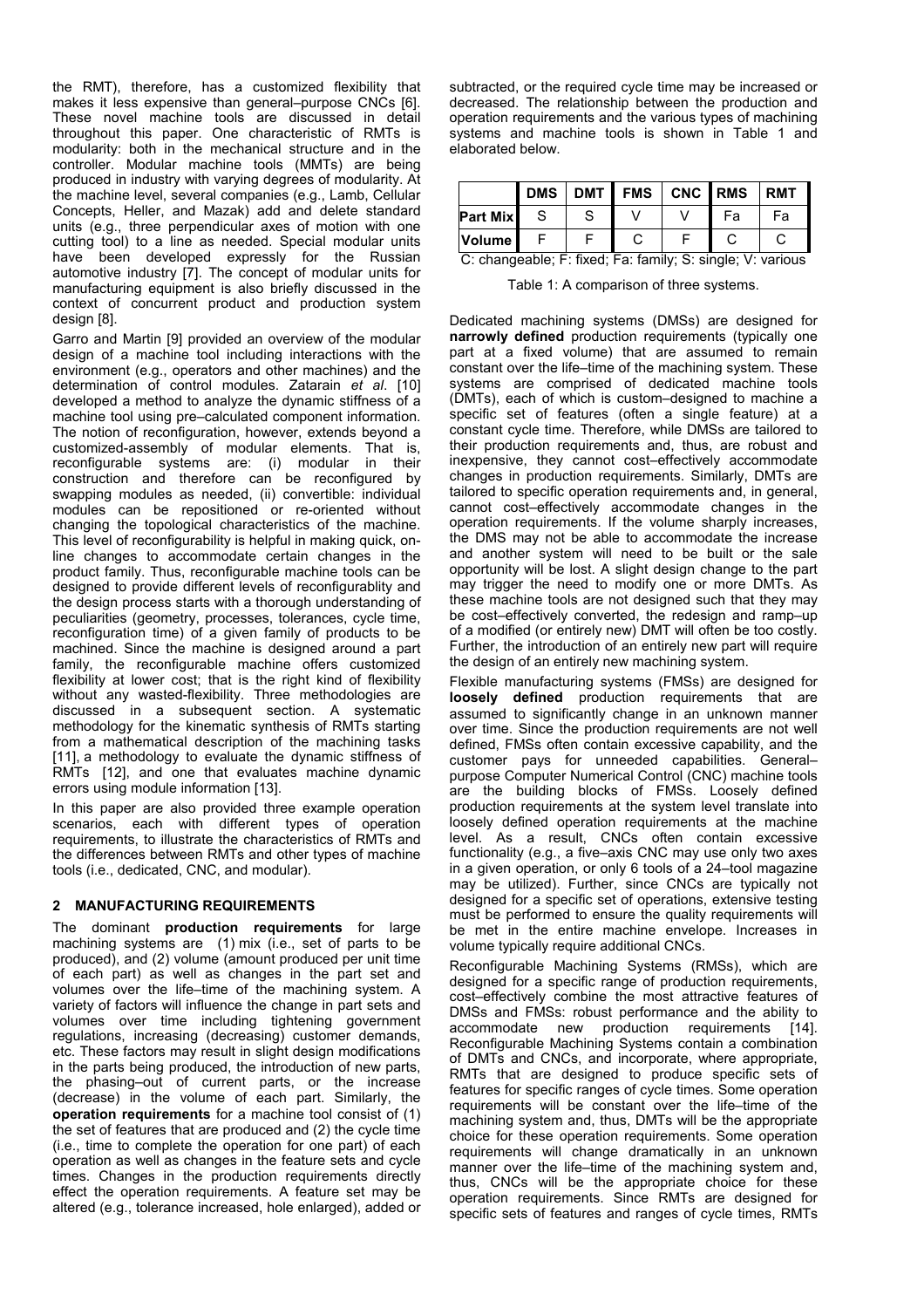are tailored to the initial operation requirements and, when operation requirements change, RMTs may be cost– effectively converted such that they are customized for the new requirements.

### **3 RMT CONTROL REQUIREMENTS**

The control components (hardware and software) of DMTs are customized for the DMT's requirements and, thus, do not contain unnecessary complexity and are correspondingly robust. However, these components cannot be cost–effectively upgraded. Typical CNC controllers posses comprehensive architectures to provide processing flexibility; however, not all of the built–in functionality may be used. Thus, unnecessary costs are incurred due to software development, installation, and especially in maintenance and diagnostics. Further, similar to its mechanical components, CNC controllers posses control hardware resources (e.g., data acquisition boards, motor drives) that are often underutilized. For both DMTs and CNCs, the control components are not modular and, thus, are not scalable nor upgradable and new technology (e.g., advanced geometric compensation) cannot be cost– effectively integrated.

Controllers for RMTs must be based on the concept of open–architecture [15–17]. In open–architecture control, the software architecture is modular and, thus, hardware components (e.g., encoder) and software components (e.g., axis control logic) can be easily added or removed, and the controller can be cost–effectively reconfigured. The RMT controller modularity allows the controller to be customized to its current operation requirements and, thus, be robust and reliable, while maintaining the ability to be reconfigured when requirements change or new technology becomes available.

Reconfiguration requirements introduce several new challenges for RMT controllers. The first challenge is the reconfiguration of the controller architecture that is required when the physical machine tool is reconfigured or new technology is integrated. Unlike DMT or CNC controller architectures, the RMT controller architecture is dynamic. For example, the addition of a linear axis to a one–axis RMT may require the integration of an interpolator software module. Another challenge is the control of RMTs with multiple tools working independently (as in Figure 1) and RMTs with axes in non–orthogonal configurations (see the Second Example below). Strategies have been developed for the interpolation and control of RMTs with axes in non–orthogonal configurations. Another challenge is the integration of heterogeneous software and hardware components (e.g., fieldbus protocols, control signals, electrical contacts) that are developed by different vendors at different times. This will require standard software and electrical interfaces or the development of special components that interface custom devices to standard interfaces.

To handle the challenge of cost–effective reconfiguration of RMT controllers, work on a software tool known as a control configurator is being developed and is currently being applied to a prototype RMT (see the First Example). The controller (Figure 2) is composed of a configuration tool, a simulation tool, and a common HMI. The configuration tool is used to reconfigure the software whenever the prototype RMT structure is reconfigured (i.e., a linear axis is added or deleted). The tool allows the user to reconfigure the controller via a graphical user interface and generate the required software for the PC–based open architecture controller. The real–time simulation tool simulates the dynamics and discrete events of the electromechanical components and the machining process. This simulation is connected to the actual machine tool controller; thus, the user is able to evaluate

and debug the controller without operating the real machine whenever the controller is reconfigured.



Figure 2: Structure of prototype RMT controller.

### **4 RMT MECHANICAL REQUIREMENTS**

For a machine tool to meet the productivity and quality demands of an operation, it must fulfill a variety of requirements including the ability to produce the specified motions and satisfy the part tolerance specifications. To produce the required motions, the machine tool's kinematic capabilities must be examined. To meet the part tolerance requirements, the mechanical sources of error (e.g., component geometric error, assembly errors, thermal deformation) must be examined. The following discusses two CAD/CAM tools that have been developed for RMT mechanical design.

**Kinematic Viability**. One requirement in the design of a machine tool is kinematic viability (i.e., the machine tool must be able to perform the motions required to produce the feature set). For a DMT, the minimum required degrees of freedom (DOF) is designed given the feature set to be machined. The kinematic configuration, therefore, is limited. For a CNC, the entire machine tool, (typically 3–5 axes), is designed before the required set of operations is known. Therefore, CNCs typically have the required DOF for any operation; however, for many operations, the CNC possesses extra DOF creating wasted resources and unnecessary complexity.

Similar to a DMT, the DOF of an RMT is designed after the operation set has been determined; however, the change in operation requirements, in addition to the initial operation set, must also be considered. As the operation requirements change, the DOF requirements may also change and, thus, the RMT will need to be mechanically modular to adapt to these changes. However, RMTs will not be general–purpose modular machine tools; instead, they will be designed with the minimal amount of required modularity. This amount will be dictated by the range of operations that are required of the machine tool and the frequency of the change in these operations.

A methodology (Figure 3) has been developed to determine the RMT kinematic requirements automatically [11]. The machining operation is transformed into a task matrix (i.e., a homogeneous transformation matrix [HTM]) that contains the necessary motion requirements for the machine tool. The functional requirements of the machining operation are used to generate graph representations of candidate machine tools. A graph gives the overall topology of the machine tool and structural and kinematic functions are assigned to various portions of the graph. A library of machine tool modules (e.g., spindles, slides) containing structural and kinematic information for each module via HTMs, as well as connectivity information, is examined. Modules are assigned to various portions of the graph. The product of their HTMs is compared to the task matrix. If these matrices are equal, then the machine tool is kinematically viable. In this manner, all possible configurations can be determined. The viable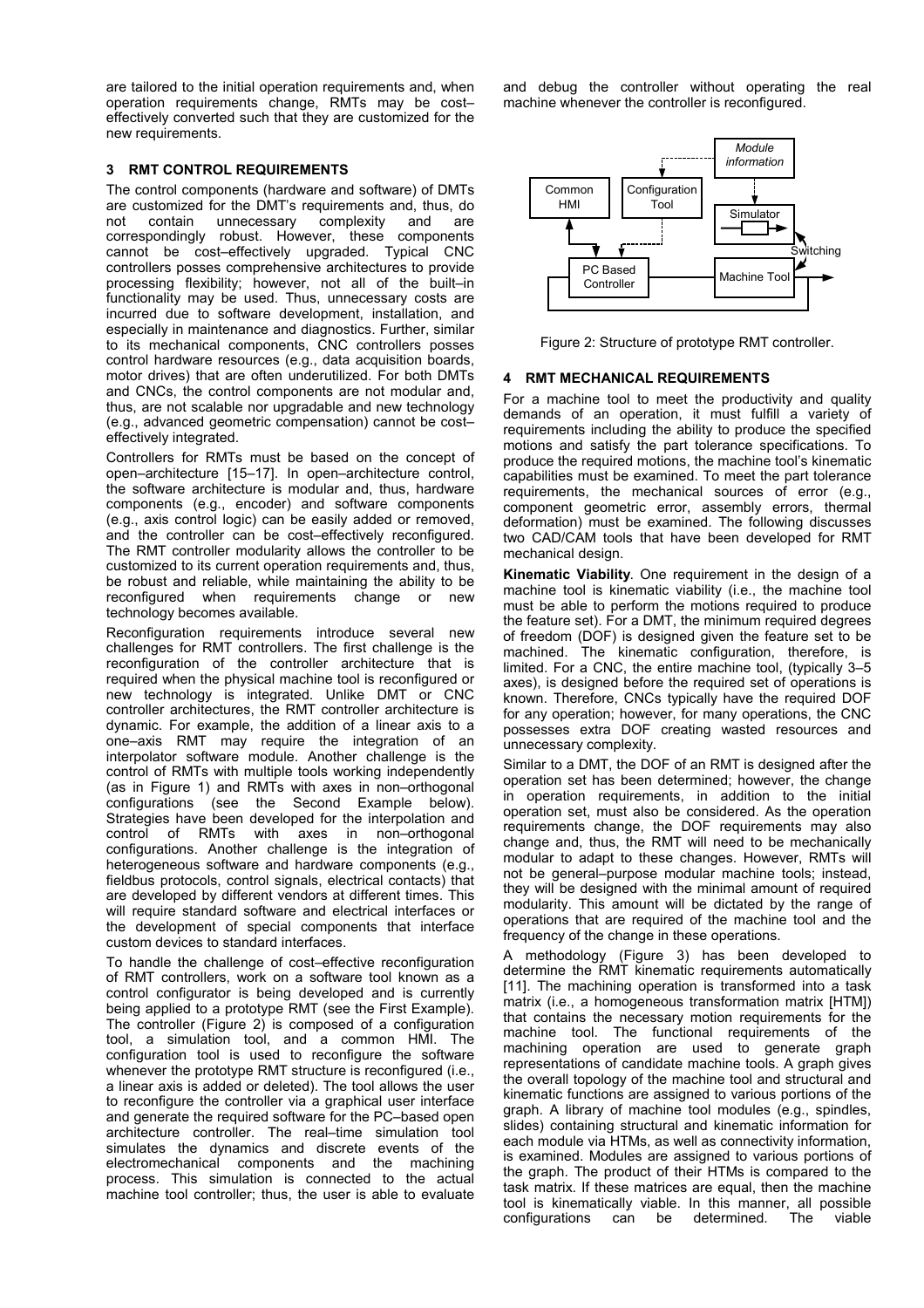configurations will be further reduced by other criteria (e.g., DOF, static and dynamic stiffness, thermal growth characteristics). This methodology also determines which modules must be added or deleted for each part in the part family. A CAD/CAM machine tool design package called PREMADE has been developed to assist the machine tool designer in implementing these algorithms.



Figure 3: RMT kinematic design methodology.

**Structural Stiffness.** One of the most critical design criteria for machine tools is structural stiffness. Static deflections cause geometric errors, and chatter may result if the dynamic structural characteristics are not properly designed. Based upon the designer's experience, DMTs are designed to have the required stiffness characteristics for a specific operation. Conversely, CNCs are designed before the operation requirements are known; thus, extensive testing must be performed to ensure excessive deflections and chatter will not occur when a new operation is introduced.

Similar to DMTs, RMTs are designed such that the structural stiffness requirements are ensured; however, RMTs have additional requirements. First, structural stiffness must be guaranteed for all configurations the RMT may take, and for all operations that may be performed. Also, RMT joints, in general, will be designed such that mechanical modules may be cost–effectively rearranged and; thus, the joints cannot be treated as rigid (i.e., their compliance and damping are significant). Therefore, joint stiffness will dramatically affect the overall machine tool structural stiffness and must be carefully taken into account during the analysis stage.

A systematic methodology is being developed to evaluate the structural stiffness of RMTs [12]. The critical process parameters (e.g., cutting force magnitude and frequency content) are identified for the range of possible operations. For each design candidate, the joint parameters are determined assuming the joint model, or its describing function, is available. A substructuring method called nonlinear receptance coupling is used and the structural stiffness of each candidate is determined. The candidates are then evaluated using criteria such as static stiffness, fundamental frequency, minimum and mean dynamic stiffness within the frequency of interest, and coefficient of merit which evaluates performance with respect to chatter.

An alternative to structural stiffness design is the use of vibration isolation systems (active, passive, or hybrid). Various vibration isolation strategies for RMTs were proposed by Yigit and Ulsoy [18]. Nevertheless, careful structural stiffness design coupled with vibration isolation, where needed, will generally be preferred.

**Geometric Accuracy**. Another machine tool design criterion is geometric accuracy. Machine tool geometric errors create part geometry errors and, thus, dramatically affect part quality. Sources of machine tool geometric errors include tolerance errors in subcomponents, motion errors, static deflections due to weight and machining forces, thermal deformations, spindle runout, and assembly errors. A DMT is designed, based on the designer's experience, so the machine tool geometric errors are such that the part tolerance specifications will be met. Given the complex nature of machine tool geometric errors, extensive testing is often required to ensure part tolerance requirements are met for high precision applications. For a CNC, the geometric errors are minimized given the cost constraint for the machine tool. Since the CNC is designed before the part is selected, extensive testing is often required to ensure part tolerance requirements are met.

Similar to a DMT, the RMT mechanical structure is designed such that the machine tool's geometric errors will not compromise part quality; however, two additional considerations must be taken into account. First, since RMTs are designed for a range of operation requirements, the most limiting part tolerance requirements will dictate the geometric error requirements of the machine tool. Second, the structure of an RMT may need to be reconfigured; therefore, for some applications, RMTs will require mechanical adapters that allow for the quick and accurate addition or deletion of mechanical modules. An overview of the repeatability properties of a variety of viable adapters is given in [19].

A systematic methodology is being developed to analyze the accuracy of RMTs [13]. An overview of the methodology is shown in Figure 4. Each module will have geometric, and possibly motion, related errors. The errors of existing modules may be represented deterministically if measurements have been performed. Otherwise, the errors are represented in a statistical manner. Assembly errors are also represented statistically. The geometric errors of each machine tool component and the assembly errors are mathematically described by HTMs, similar to the kinematic representation. Monte Carlo simulations are used to analyze the distribution of the tool position errors given the statistical distribution of component and assembly errors. The data is post processed and criteria (e.g., reliability, robustness) are being developed to systematically compare various machine tools. This methodology will be extended to the analysis of static errors resulting from machining forces and thermal deformation, and analysis modules will be written to integrate with the PREMADE software.



Figure 4: RMT error evaluation methodology.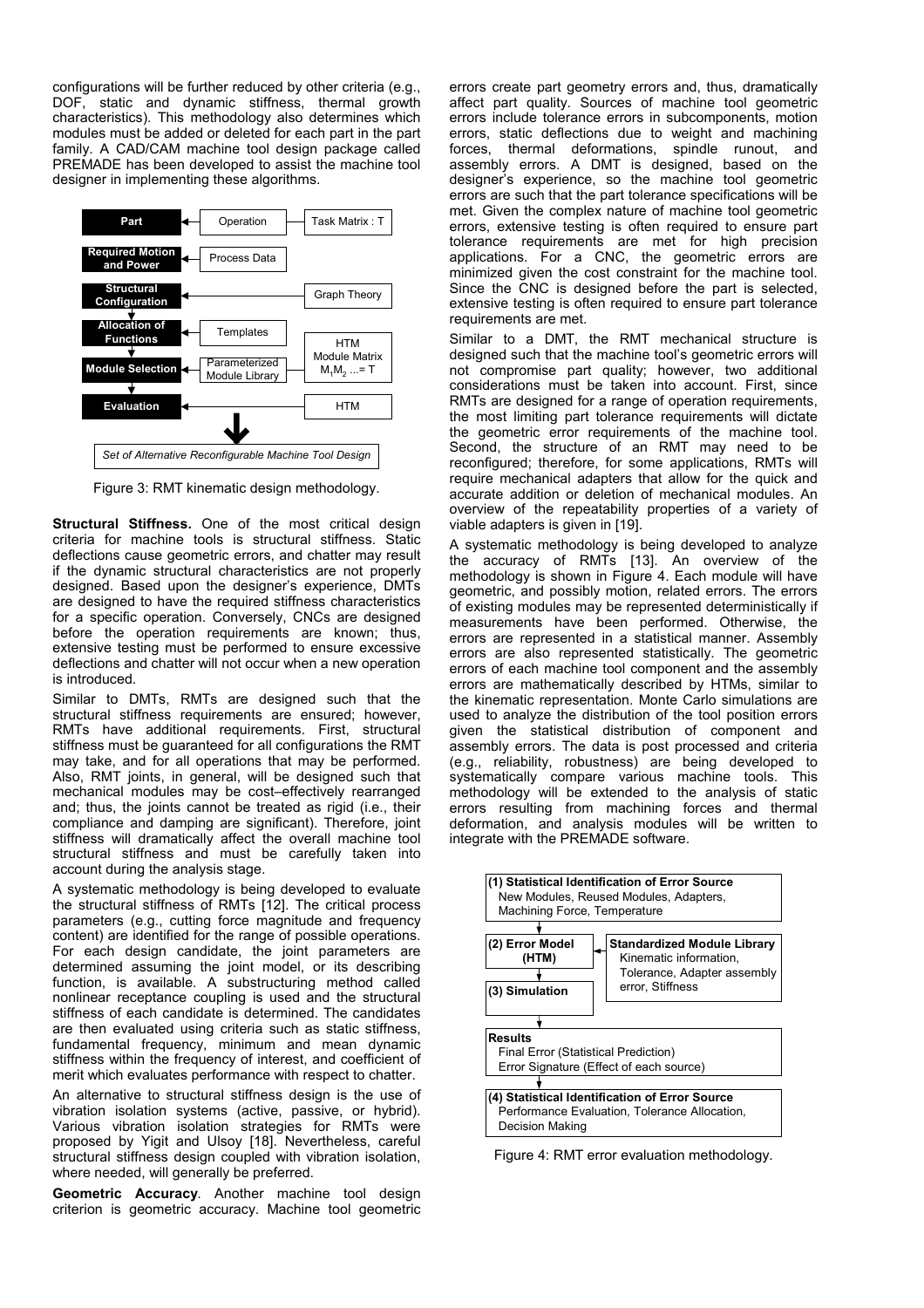#### **5 FIRST EXAMPLE – PART CHANGE**

Examples of machine tool reconfiguration are presented in the following three sections.

The first example considers the design of an RMT for the drilling process of precision cam tower holes. The part family consists of two automotive cylinder heads: a V8 single overhead cam and a V6 duel overhead cam (Figure 5). A machining line is to be designed to initially produce V8 heads. However, the line must have the capability to produce V6 heads when market demands changes; however, the line will produce only one head at any given time. As seen in Figure 5, each cam cap is located on its respective cam tower via two dowel pins; therefore, the cam tower holes which hold the dowel pins must be machined to tight tolerances. The V8 head has two cam caps and requires four precision holes that are colinear. The V6 head, however, has eight cam caps and sixteen precision holes that are not colinear. A machine tool will require at least two axes of motion (one to locate and one to feed) to produce the V8 head and at least three axes of motion (two to locate and one to feed) to produce the V6 head.



Figure 5: Part family – two automotive cylinder heads: V8 (left) and V6 (right).

A large number of RMTs can be realized for these operation requirements; indeed, the PREMADE software discussed above determined scores of solutions given a modest module library. In this section a prototype RMT that was designed for these operation requirements [6] will be described. The prototype RMT is shown in Figure 6. For the V8 head, the two–axis configuration of the RMT is employed: the horizontal linear axis positions the self– feeding spindle. To machine the V6 head, the three–axis configuration is employed. The prototype RMT is designed such that it may be easily converted between the two and three–axis configurations. This is accomplished by means of a standard interface on the saddle of both linear axes. This interface uses Ball Locks that allow mechanical components to be joined quickly (a screw turn locks the balls into the receiver bushing) and accurately (the primary Ball Locks and their associated bushings are precision machined). The spindle may be joined to the saddle of either axis and the vertical axis may be joined to the horizontal axis as well. When the prototype RMT is reconfigured mechanically, the controller must be modified. This cannot be accomplished using a PLC or a CNC controller; therefore, an open controller was utilized (Figure 2). This controller was modified such that one axis controller may be turned off or on via a screen command. The modular structure of the prototype RMT (in both hardware and software) allows it to be converted in a cost– effective manner when the requirements change and provide a customized solution for both operations.



Figure 6: Prototype RMT: two–axis (left) and three–axis (right) [6].

### **6 SECOND EXAMPLE – FEATURE CHANGE**

The part family and production requirements in the second example are the same as in the first example (Figure 5). However, this example considers the design of an RMT for finish milling of the cylinder head inclined surfaces. The tooling, tolerances, process parameters, etc. are the same for both inclined surfaces; however, the surfaces of the V6 and V8 cylinder heads have different angles with respect to horizontal: 30 $^0$  and 45 $^0$ , respectively. If the cylinder heads were being produced on a DMS, a DMT would be custom–<br>designed with one axis for the V8 cylinder head that is 30<sup>0</sup> from horizontal. This would be the most economical solution if the V6 was never introduced. However, a new custom–designed DMT with one axis at a 45 $^{\circ}$  angle would need to be built and tested for the V6 inclined surface finish milling operation if the V6 was introduced at a later date. In an FMS, a CNC station would require four or five axes (depending on the fixture and process plan) whereas only 3 motions are needed thus, there would be one or two wasted axes of motion. However, the introduction of the V6 cylinder head would just require a change in the part program.

In an RMS environment, an RMT would be used where the spindle unit could be placed on the machine tool structure in two different locations such that the spindle unit was at<br>either a 30<sup>0</sup> or a 45<sup>0</sup> angle with respect to the horizontal. A new type of RMT, called the Arch–Type RMT (AT–RMT) is being developed [20] for these types of operations. As seen in Figure 7, the AT–RMT has two predetermined spindle unit locations. It is a non–orthogonal 3–axis machine designed around parts with inclined surfaces. The spindle angle and position could be adjusted before the operation either by using an actuator on the arch axis or manually.



Figure 7: AT–RMT (left) and Parallel RMT (right).

# **7 THIRD EXAMPLE – CYCLE TIME CHANGE**

The part family for the third example is a simple prismatic part and the operation that is considered is drilling an identical pattern of holes on two sides opposite of one another. Initially, the cycle time is such that a single spindle may be used: one side is machined, the part is indexed 180<sup>0</sup>, and the second side is machined. Further, it is assumed that the final product is produced in a system containing several stations and that this particular